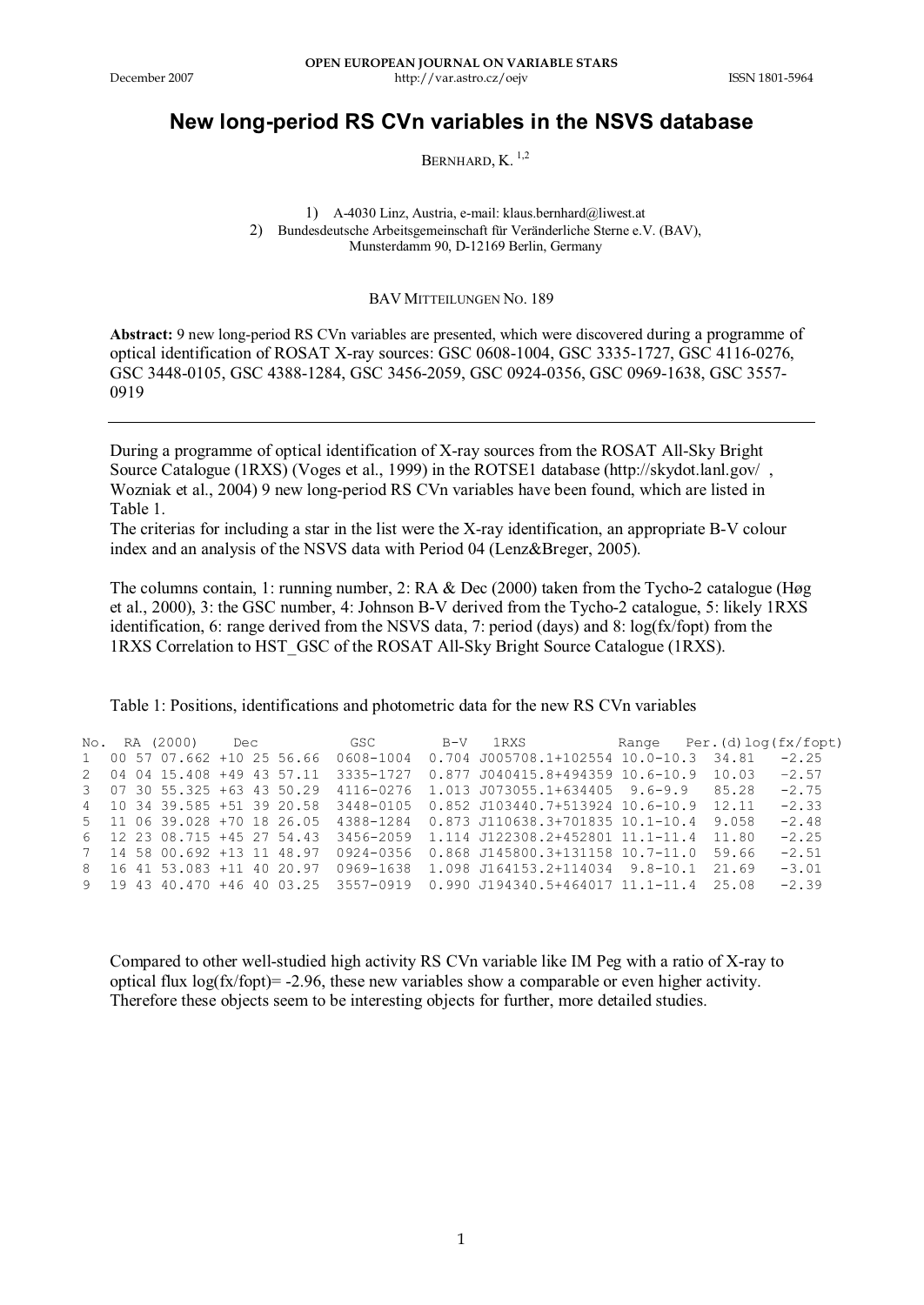## **Lightcurves and comments:**

No.1: GSC 608-1004 = BD+09 111



Figure 1: NSVS light curve of GSC 608-1004

No. 2: GSC 3335-1727

No. 3: GSC 4116-0276



Figure 2: NSVS light curve of GSC 3335-1727



Figure 3: NSVS light curve of GSC 4116-0276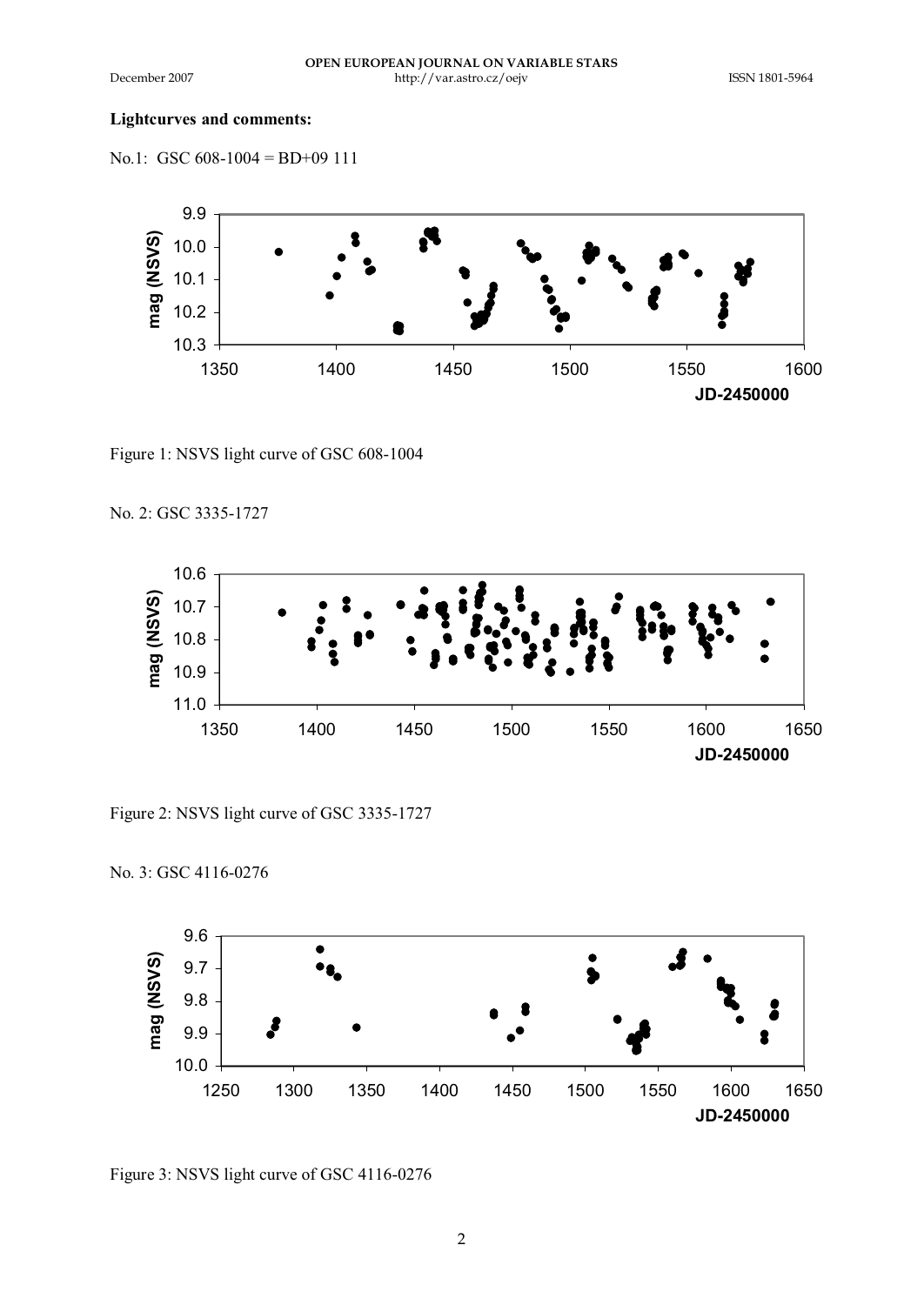No. 4: GSC 3448-0105



Figure 4: NSVS light curve of GSC 3448-0105

## No. 5: GSC 4388-1284



Figure 5: NSVS light curve of GSC 4388-1284

No. 6: GSC 3456-2059



Figure 6: NSVS light curve of GSC 3456-2059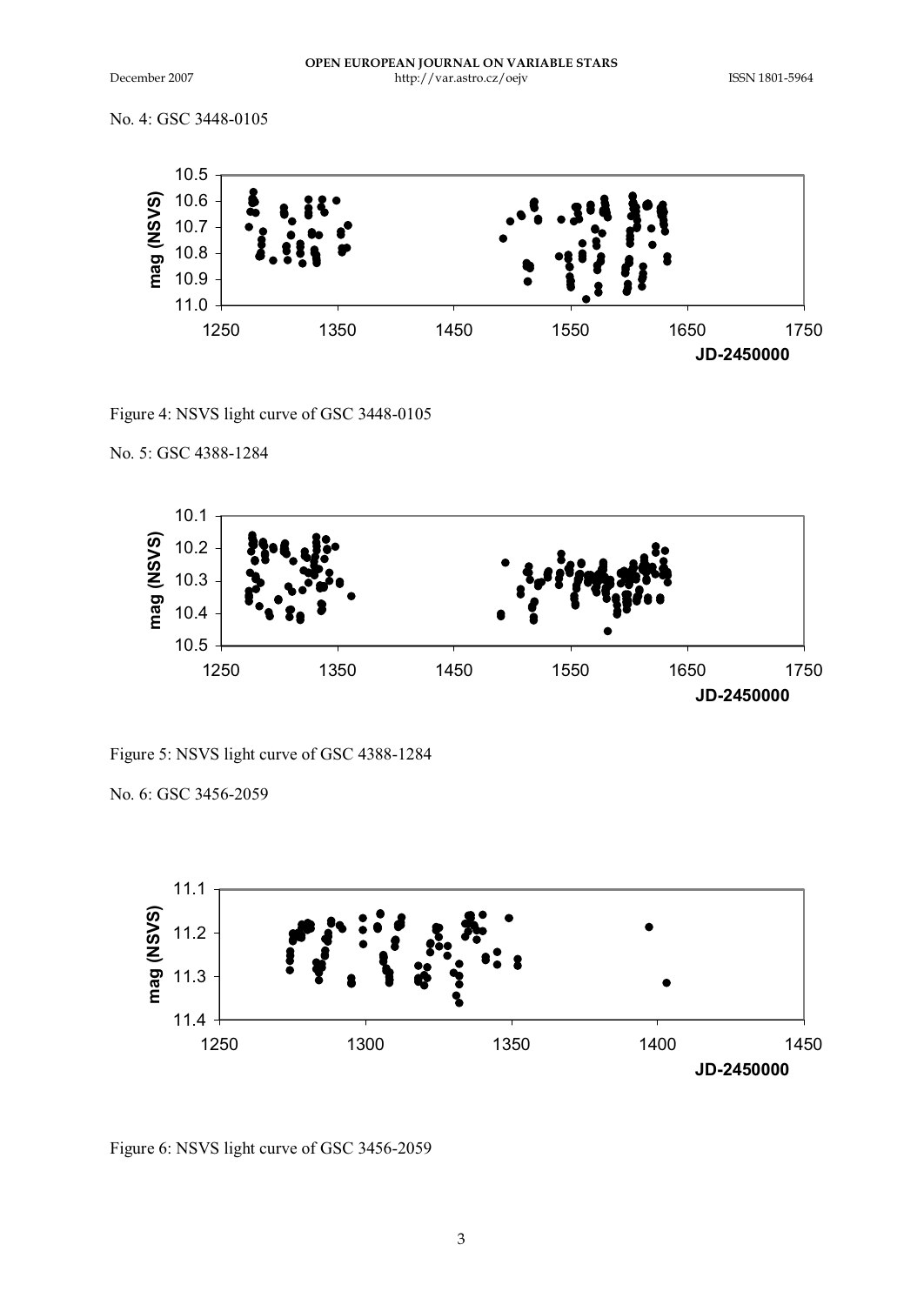No.7: GSC 0924-0356



Figure 7: NSVS light curve of GSC 0924-0356

The Hipparcos and Tycho Catalogues, ESA 1997 give a parallax of 141.30+-40.60mas. Therefore the star could be a RS CVn variable, but also a single white darf or a binary star system containing a compact object with an accretion disc.

Further observations in 2007 were made using a 20-cm Schmidt-Cassegrain telescope and a Starlight XPress SX CCD camera with BVR filters in Linz, Austria. The comparison stars used were GSC 0924-1129 and GSC 0924-0983, which were found to be constant within <0.03 mag. Observations were performed on 28 nights between May and September 2007 (Figure 8).

We could not find short period variations during long runs in single nights, and BVR observations did not show a significant change of B-R between maximum and minimum. A binary star system containing a compact object and an accretion disc is therefore unlikely. A single white dwarf seems to be very unlikely because the X-rays emitted from the objects are too hard (Dr. Konrad Dennerl, private communication). Thus GSC 0924-0356 is also very likely a RS CVn variable.



Figure 8: BVR observations of GSC 0924-0356 in 2007